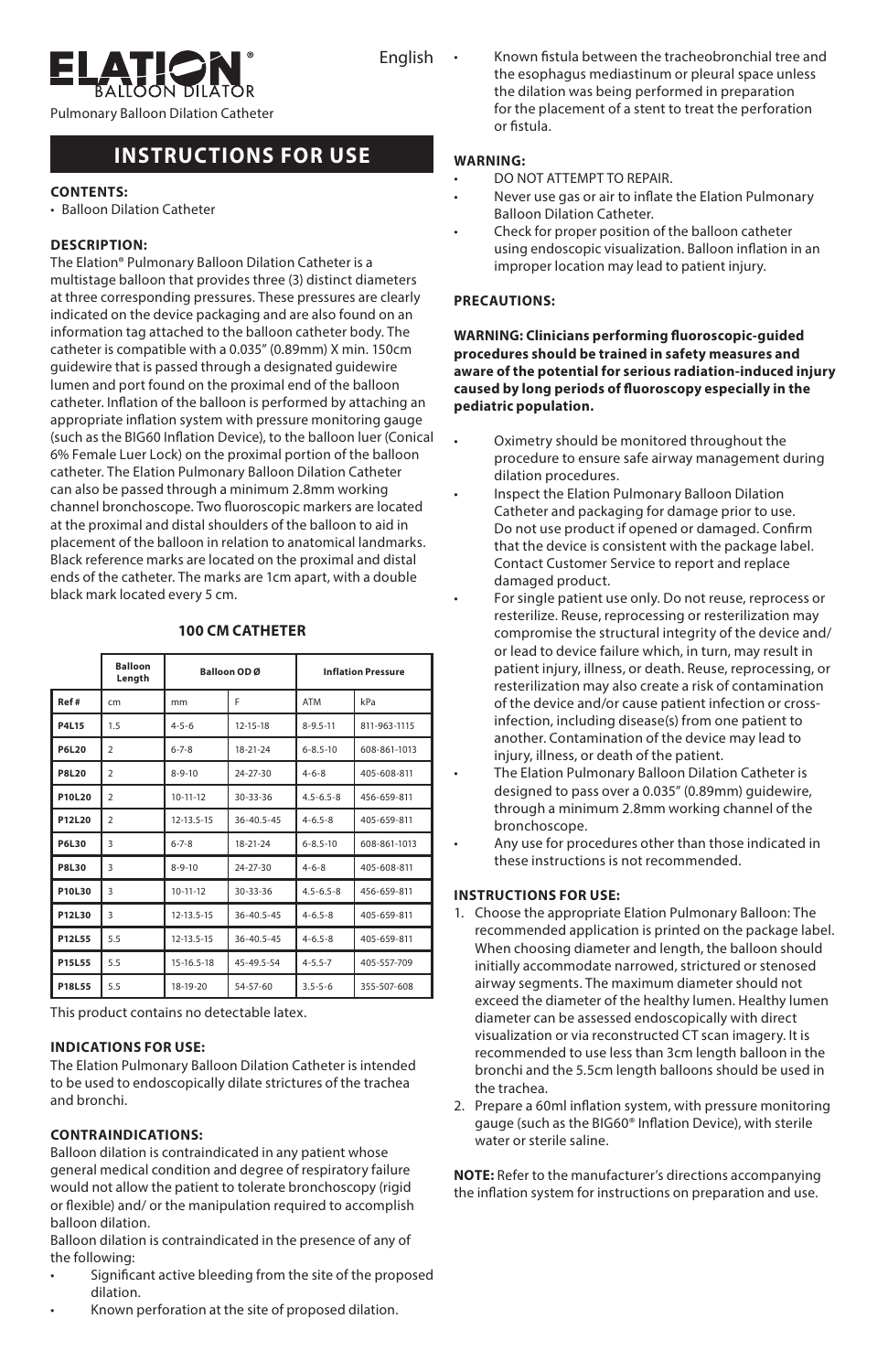- 3. Remove the Elation Pulmonary Balloon Dilation Catheter from the packaging. Unclip the catheter from the tag clip located at the proximal end of the catheter. Attach the Elation Pulmonary Balloon Dilation Catheter luer to the appropriately prepped inflation system. A stopcock may be used between the connection of the catheter luer and inflation system to aid in removal of air from system.
- 4. To minimize balloon profile, apply vacuum to the catheter before removing the protective sheath. Remove the protective sheath and inspect the catheter for any signs of damage.

**CAUTION:** Balloon dilation catheters should be used by or under the supervision of physicians thoroughly trained in bronchoscopic balloon dilation. A thorough understanding of the technical principals, clinician application and risks associated with balloon dilation of the trachea and bronchi is necessary before using this device.

**NOTE:** Elation Pulmonary Balloon Dilation Catheter balloons have been tested to withstand 10 successive, 30 second inflations each, to maximum labeled inflation pressure.

**CAUTION:** Avoid inflating or pre-dilating the balloon catheter prior to insertion into the bronchoscope. If resistance is met during the procedure, do not advance the catheter without first determining the cause of the resistance and taking remedial action.

## **METHOD OF BALLOON DILATION WITH LONG GUIDEWIRE:**

- 5. Pass the guidewire (such as 260cm MAXXWIRE®) through the working channel of the bronchoscope.
- 6. Utilizing direct vision, pass the guidewire past the area of dilation. Fluoroscopy is required when direct vision isn't possible.
- 7. Insert the Elation Pulmonary Balloon Dilation Catheter over the proximal end of the guidewire. Advance the balloon catheter over the guidewire and through the working channel of the bronchoscope using short and deliberate motions.
- 8. When the balloon catheter has reached the area of dilation (confirmed through direct vision or under fluoroscopic visibility), pass the balloon into the position of desired dilation.

## **METHOD OF BALLOON DILATION USING SHORT GUIDEWIRE:**

- 5. Preload guidewire (such as 180cm MAXXWIRE®) into the Elation Pulmonary Balloon Dilation Catheter by inserting through the .035" luer until the guidewire extends to tip of catheter.
- 6. Maintaining vacuum with prepped inflation system, insert catheter with guidewire into working channel of bronchoscope using short and deliberate motions.
- 7. When catheter tip reaches the end of bronchoscope, utilize direct visualization to extend guidewire out of balloon catheter and bronchoscope past the area of dilation. Fluoroscopy is required when direct vision isn't possible.
- 8. Advance the Elation Pulmonary Balloon Dilation Catheter over the guidewire using short and deliberate motions until the balloon is in the position of desired dilation.

**ALTERNATIVE METHODS:** If desired, the Elation Pulmonary Balloon Dilation Catheter may be introduced alongside the flexible bronchoscope or through the flexible bronchoscope without a guidewire. If resistance is met do not advance the catheter.

**PRECAUTION:** Endoscopic and/or fluoroscopic visualization should be used when advancing catheter and to confirm proper placement of the catheter. Verify that the shaft segment of the catheter is within endoscopic view. This ensures that the balloon has exited the bronchoscope completely prior to inflation. Fluoroscopy may also be used to confirm balloon placement. Radiopaque markers are included at the proximal and distal shoulders of the balloon.

## **BALLOON INFLATION:**

- 9. Once the balloon is positioned across the stricture, inflate the Elation Pulmonary Balloon Dilation Catheter using the prepped inflation system, to the first of the three diameter stages. The diameter of the balloon is dictated by a corresponding pressure, as indicated on the product label and information tag attached to the catheter body.
- 10. Use direct visualization of the balloon and the pressure monitoring gauge on the inflation system to determine complete balloon expansion.
- 11. To achieve larger diameters, continue applying pressure until the remaining diameters of the Elation Pulmonary Balloon Dilation Catheter have been reached. Do not over inflate past the maximum pressure indicated on the product labeling.

**NOTE:** Fluctuations in pressure may be observed during dilation.

These fluctuations may require additional pressure adjustments from the inflation system (a slight drop in pressure at each diameter is normal).

**WARNING:** To prevent balloon burst, do not exceed the inflation pressure given for the largest diameter on the catheter and package label. If the balloon does rupture or a significant loss of pressure within the balloon occurs, deflate the balloon completely and carefully remove the balloon and bronchoscope together as a unit. Do not attempt to withdraw a ruptured balloon through the bronchoscope. Continue the procedure with a new catheter.

#### **CATHETER REMOVAL:**

- 12. Using the inflation system, create a negative pressure to completely deflate the Elation Pulmonary Balloon Dilation Catheter prior to removal. Confirm that the balloon has been completely deflated (approximately 5-20 seconds depending on balloon size and inflation medium) using fluoroscopic and/or endoscopic visualization.
- 13. Remove the Elation Pulmonary Balloon Dilation Catheter.

**WARNING:** THE BALLOON MUST BE THOROUGHLY DEFLATED AND ALL FLUID REMOVED PRIOR TO WITHDRAWAL.

**PRECAUTION:** Do not pull back on the catheter until the balloon is deflated completely. For improved withdrawal, straighten the distal end of the bronchoscope as much as possible. Any excess bend in the working channel will increase the force needed to withdraw the Elation Pulmonary Balloon Dilation Catheter through the bronchoscope. If excessive resistance is felt, remove the bronchoscope & deflated balloon catheter together as a complete unit to prevent damage to body tissue, the catheter or bronchoscope.

## **DEVICE DISPOSAL:**

After use, the sheath, catheter, guidewire, locking device, inflation device & stopcock should be disposed of in a manner consistent with standard protocols for biohazard waste disposal.

## **RECOMMENDED ACCESSORIES:**

- Inflation system with pressure monitoring gauge (such as BIG60® Inflation Device) – 60ml 0-12 ATM (max. 5% error), with conical 6% male luer lock
- $\cdot$  Guidewire 0.035" (0.89mm X min 150 cm)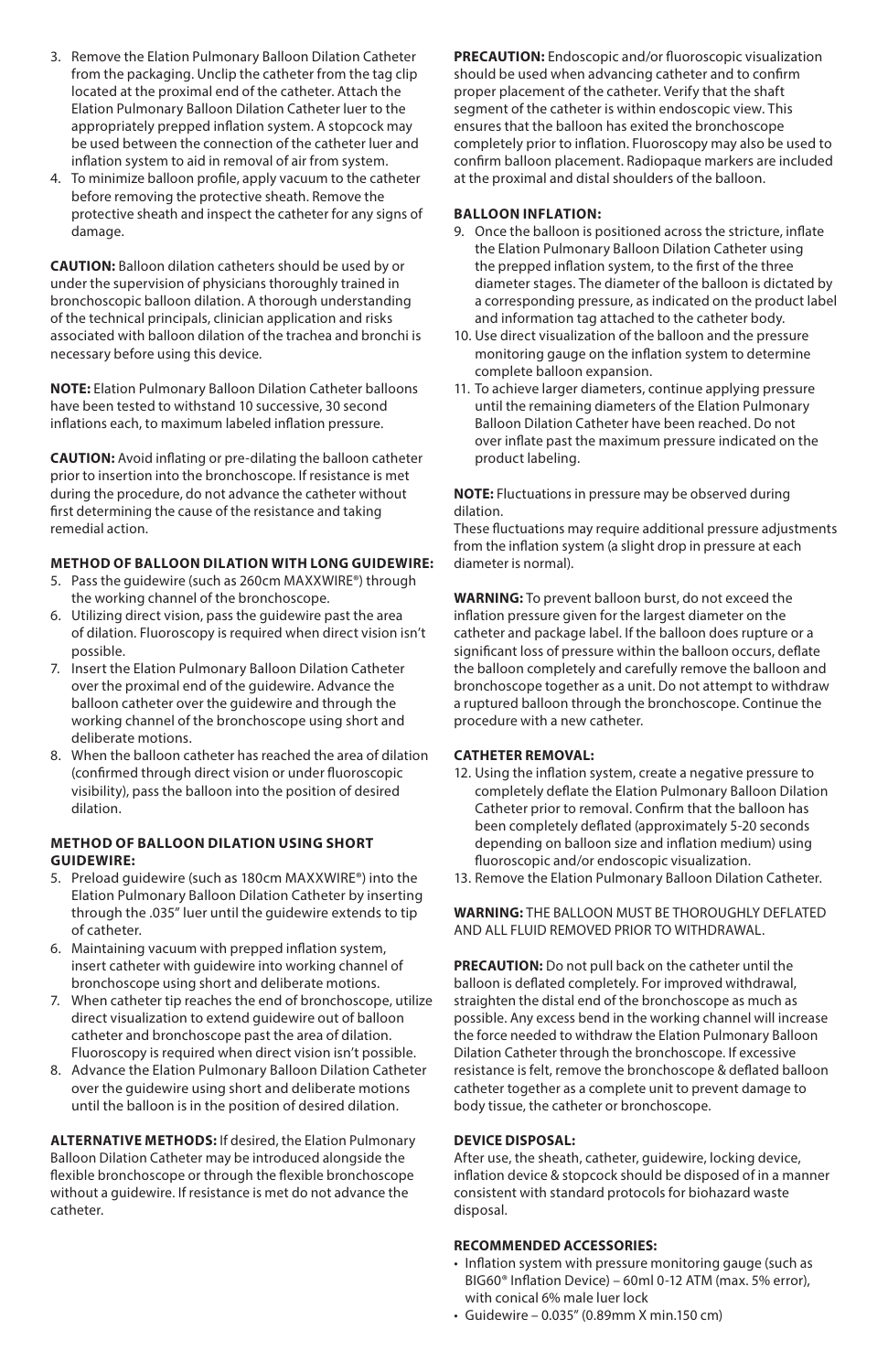## **STORAGE:**

Store in a cool, dry place.

#### **COMPLICATIONS:**

Possible complications that may result from a tracheobronchial dilation are, but may not be limited to:

- Bleeding
- Perforation
- Rupture (partial or complete) resulting in pneumomediastinum
- Pneumothorax
- Mediastinitis secondary to tracheal dilation,
- Chest pain
- Bronchospasm
- Atelectasis
- Pain and tenderness • Pneumonia
- Pulmonary Edema

#### **WARRANTY:**

The manufacturer warrants that reasonable care has been used in the design and manufacture of this device. This warranty is exclusive and manufacturer makes no other representations or warranties of any kind to customers, its end users, or to any third parties with respect to the device and hereby expressly disclaims any and all other warranties, express or implied, statutory or otherwise, including, but not limited to, infringement and the implied warranties of merchantability and fitness for a particular purpose, even if manufacturer is aware of such purpose. Handling and storage of this device, as well as other factors relating to the patient, diagnosis, treatment, implant procedures, and other matters beyond the control of the manufacturer, directly affect the device and the results obtained from its use. The manufacturer's obligation under this warranty is limited to the replacement of the device. Under no circumstances shall manufacturer be liable to customer or any other person or entity for any punitive, special, incidental or consequential damages directly or indirectly arising from the use of this device. The manufacturer neither assumes, nor authorizes any other person to assume for it, any other or additional liability or responsibility in connection with this device. This warranty shall not apply, and manufacturer assumes no liability with respect to, devices that have been (i) modified, changed, altered, misused, mishandled, repaired, reused, reprocessed, refurbished or resterilized; (ii) subjected to improper maintenance, testing or storage, accident, tampering, or inadequate protection against shock, vibration, excessively high or low temperatures, overpressure, or physical, environmental or electrical stress; (iii) been used outside the approved "Indications for Use" as cleared by the relevant competent authority, used contrary to the use outlined in the device specifications, or in an application or environment for which such device was not designed or contemplated; or (iv) distributed or used contrary to applicable federal, state, local or regulatory standards.

|                   | Single Use                                                                                                    |  |  |
|-------------------|---------------------------------------------------------------------------------------------------------------|--|--|
|                   | CAUTION: Consult accompanying<br>documents                                                                    |  |  |
|                   | <b>Maximum Inflation Pressure</b>                                                                             |  |  |
| <b>STERILE EO</b> | Sterilized using ethylene oxide                                                                               |  |  |
| <b>RONLY</b>      | RX Only: CAUTION: Federal (U.S.A.) law<br>restricts this device to sale by or on the<br>order of a physician. |  |  |
|                   | Do not use if package is damaged                                                                              |  |  |
|                   | Minimum working channel                                                                                       |  |  |